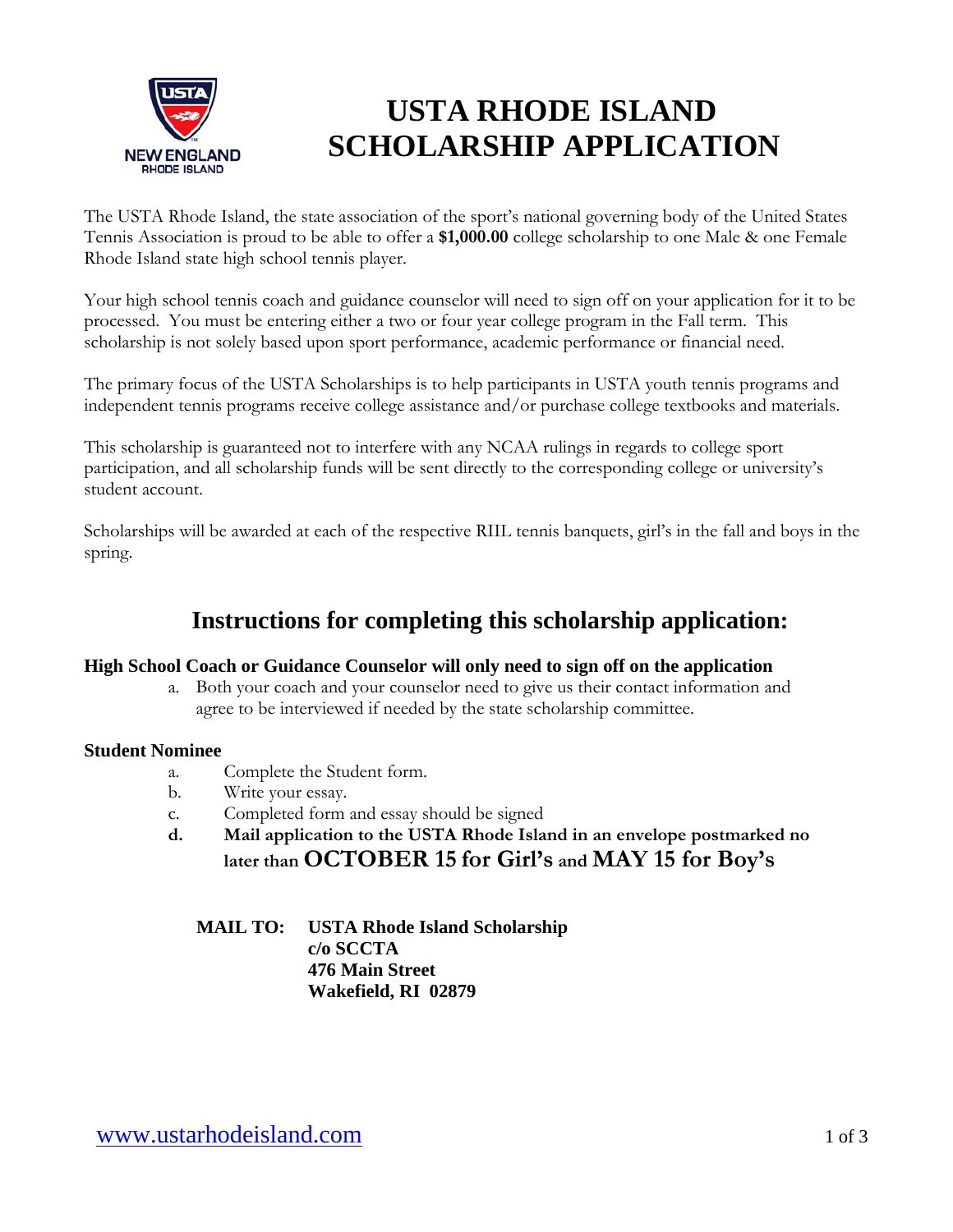

# **USTA RHODE ISLAND SCHOLARSHIP APPLICATION**

| (Please type or print clearly) |                                                                                      | Application Date |                                                                                                      |  |
|--------------------------------|--------------------------------------------------------------------------------------|------------------|------------------------------------------------------------------------------------------------------|--|
|                                |                                                                                      |                  |                                                                                                      |  |
|                                | Address Street                                                                       |                  | City / State / Zip Code                                                                              |  |
|                                | Email: ___________________Telephone (_____)________DOB: __________US Citizen: ______ |                  |                                                                                                      |  |
|                                |                                                                                      |                  |                                                                                                      |  |
| I. EDUCATIONAL BACKGROUND      |                                                                                      |                  |                                                                                                      |  |
|                                |                                                                                      |                  |                                                                                                      |  |
|                                | Street                                                                               |                  | City / State / Zip Code                                                                              |  |
|                                |                                                                                      |                  |                                                                                                      |  |
|                                |                                                                                      |                  |                                                                                                      |  |
|                                |                                                                                      |                  |                                                                                                      |  |
|                                |                                                                                      |                  |                                                                                                      |  |
|                                |                                                                                      |                  | Graduation Date ___________ Cumulative grade point average __________                                |  |
|                                |                                                                                      |                  | List any scholarships, honors, awards received while in high school: _______________________________ |  |
|                                |                                                                                      |                  | Identify extracurricular activities in which you have participated: ________________________________ |  |
|                                |                                                                                      |                  | List any varsity or sports club sports in which you have participated: ____________________________  |  |
|                                |                                                                                      |                  |                                                                                                      |  |